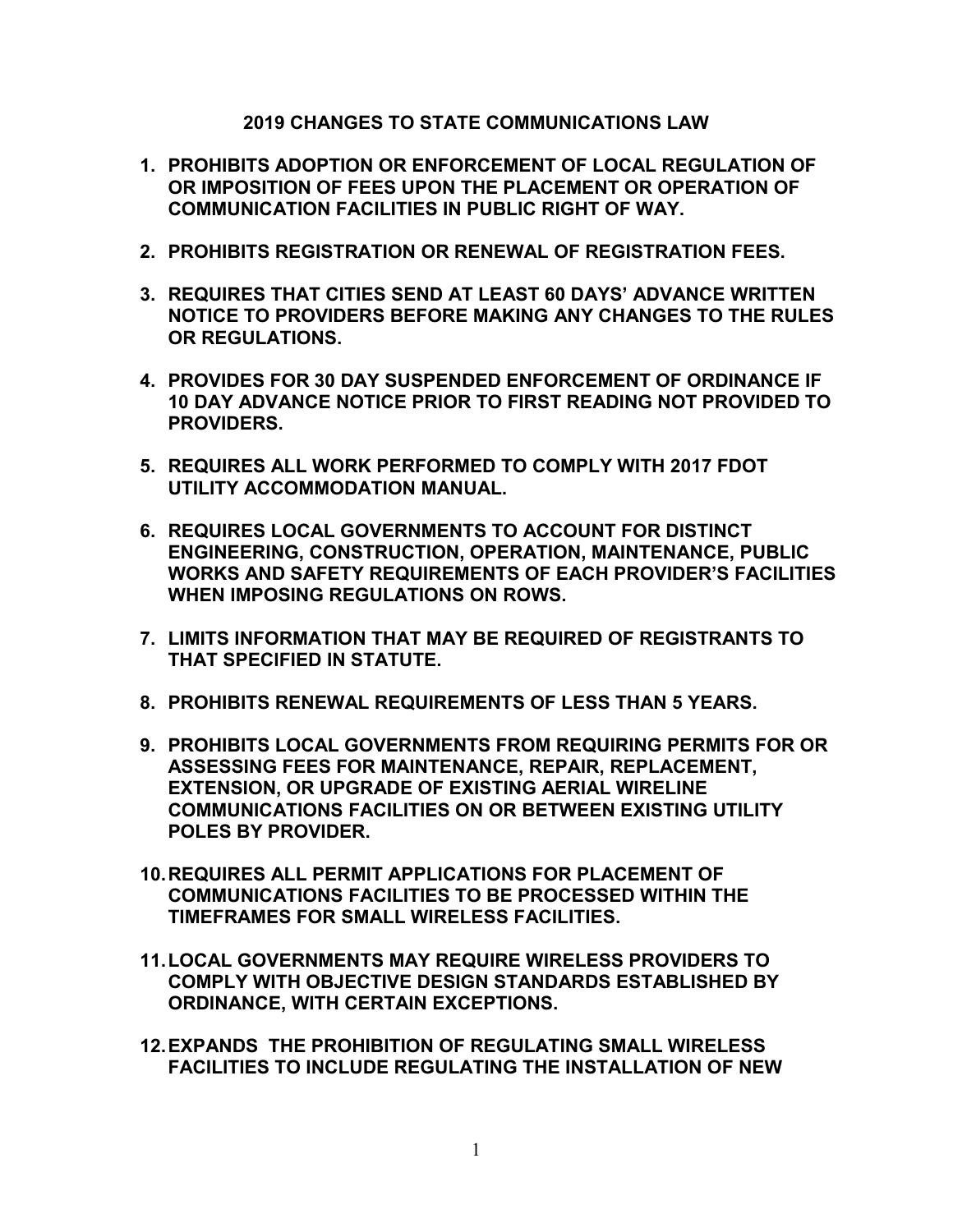**UTILITY POLES USED FOR COLLOCATION OF SMALL WIRELESS FACILITIES IN THE PUBLIC RIGHTS OF WAY EXCEPT AS SPECIFIED.**

- **13.PROHIBITS INSTITUTION OF MORATORIUM THAT WOULD DELAY ISSUANCE OF PERMITS.**
- **14.PROHIBITS REQUIRING A DEMONSTRATION THAT COLLOCATION OF AN SMALL WIRELESS FACILITY ON AN EXISTING STRUCTURE IS NOT LEGALLY OR TECHNICALLY POSSIBLE AS A CONDITION FOR GRANTING A PERMIT FOR THE COLLOCATION OF THE SMALL WIRELESS FACILITY ON A NEW UTILITY POLE.**
- **15.PROHIBITS REQUIRING, FOR AN SWF OR NEW UTILITY POLE, SUPPORTING AN SWF LOCATED IN ROW CONTROLLED BY THE DEPARTMENT OF TRANSPORTATION (DOT), COMPLIANCE WITH LOCAL GOVERNMENT RULES AND REGULATIONS ABSENT A DELEGATION FROM DOT, OR REQUIRE SUCH COMPLIANCE AS A CONDITION TO RECEIVE A PERMIT THAT IS ANCILLARY TO THE PERMIT FOR COLLOCATION OF A SMALL WIRELESS FACILITY, INCLUDING AN ELECTRICAL PERMIT.**
- **16.PROHIBITS REQUIRING A PREAPPLICATION MEETING.**
- **17.PROHIBITS REQUIRING DIRECT OR INDIRECT PUBLIC NOTIFICATION OR A PUBLIC MEETING FOR THE PLACEMENT OF COMMUNICATION FACILITIES IN THE PUBLIC ROW.**
- **18.PROHIBITS LIMITING THE SIZE OR CONFIGURATION OF AN SWF OR ANY OF ITS COMPONENTS, IF THE SWF COMPLIES WITH THE STATED SIZE LIMITS.**
- **19.PROHIBITS THE ABSOLUTE PROHIBITION OF THE INSTALLATION OF A NEW UTILITY POLE USED TO SUPPORT THE COLLOCATION OF A SMALL WIRELESS FACILITY IF THE INSTALLATION OTHERWISE MEETS THE REQUIREMENTS OF THE S. 337.401(7), F.S.**
- **20.PROHIBITS LOCAL GOVERNMENTS FROM REQUIRING PERFORMANCE BONDS AND SECURITY FUNDS.**
- **21.LIMITS THE TERMS OF CONSTRUCTION BONDS THAT LOCAL GOVERNMENTS MAY REQUIRE.**
- **22.REQUIRES LOCAL GOVERNMENTS TO ACCEPT LETTERS OF CREDIT OR SIMILAR FINANCIAL INSTRUMENTS.**